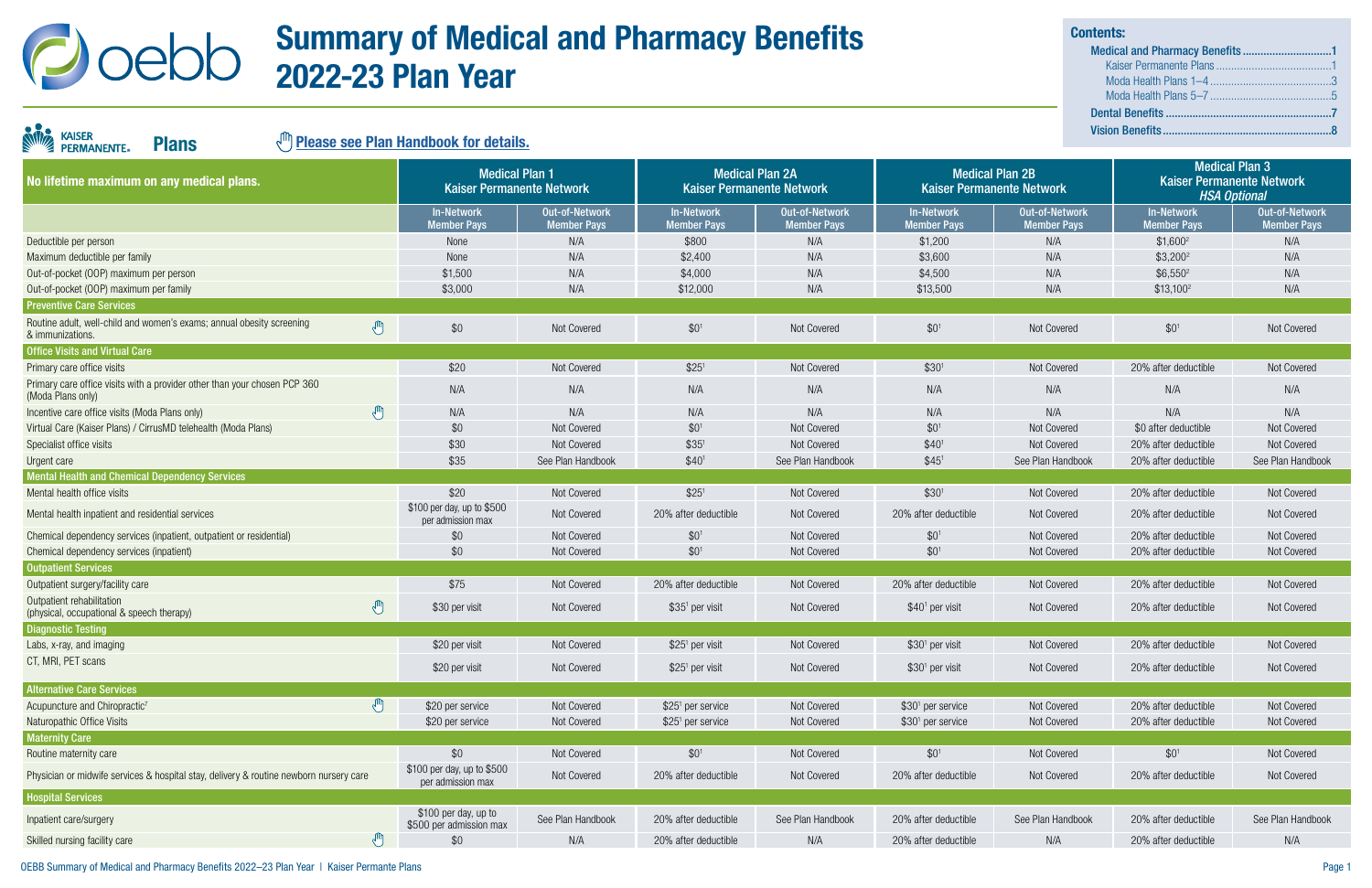| No lifetime maximum on any medical plans.                                                                                                                                                                                                                                       | <b>Medical Plan 1</b><br><b>Kaiser Permanente Network</b> |                                             | <b>Medical Plan 2A</b><br><b>Kaiser Permanente Network</b> |                                             | <b>Medical Plan 2B</b><br><b>Kaiser Permanente Network</b> |                                             | <b>Medical Plan 3</b><br><b>Kaiser Permanente Network</b><br><b>HSA Optional</b> |                                      |
|---------------------------------------------------------------------------------------------------------------------------------------------------------------------------------------------------------------------------------------------------------------------------------|-----------------------------------------------------------|---------------------------------------------|------------------------------------------------------------|---------------------------------------------|------------------------------------------------------------|---------------------------------------------|----------------------------------------------------------------------------------|--------------------------------------|
|                                                                                                                                                                                                                                                                                 | <b>In-Network</b><br><b>Member Pays</b>                   | <b>Out-of-Network</b><br><b>Member Pays</b> | <b>In-Network</b><br><b>Member Pays</b>                    | <b>Out-of-Network</b><br><b>Member Pays</b> | <b>In-Network</b><br><b>Member Pays</b>                    | <b>Out-of-Network</b><br><b>Member Pays</b> | <b>In-Network</b><br><b>Member Pays</b>                                          | Out-of-Network<br><b>Member Pays</b> |
| <b>Additional Cost Tier</b>                                                                                                                                                                                                                                                     |                                                           |                                             |                                                            |                                             |                                                            |                                             |                                                                                  |                                      |
| Moda Plans Only: \$100 Additional Cost Tier (ACT): specified imaging<br>(MRI, CT, PET), spinal injections, tonsillectomies for members under age 18 with<br>chronic tonsillitis or sleep apnea, viscosupplementation, upper endoscopies,<br>sleep studies, lumbar discographies | N/A                                                       | N/A                                         | N/A                                                        | N/A                                         | N/A                                                        | N/A                                         | N/A                                                                              | N/A                                  |
| Moda Plans Only: \$500 Additional Cost Tier (ACT): Spine surgery, knee & hip<br>replacement <sup>3</sup> , knee & shoulder arthroscopy, uncomplicated hernia repair                                                                                                             | N/A                                                       | N/A                                         | N/A                                                        | N/A                                         | N/A                                                        | N/A                                         | N/A                                                                              | N/A                                  |
| <b>Emergency Services</b>                                                                                                                                                                                                                                                       |                                                           |                                             |                                                            |                                             |                                                            |                                             |                                                                                  |                                      |
| Emergency room (copay waived if admitted)                                                                                                                                                                                                                                       | \$100 per visit (waived if admitted)                      |                                             | 20% after deductible                                       |                                             | 20% after deductible                                       |                                             | 20% after deductible                                                             |                                      |
| Ambulance                                                                                                                                                                                                                                                                       |                                                           | \$75                                        | \$100 <sup>1</sup>                                         |                                             | \$100 <sup>1</sup>                                         |                                             | 20% after deductible                                                             |                                      |
| <b>Other Covered Services</b>                                                                                                                                                                                                                                                   |                                                           |                                             |                                                            |                                             |                                                            |                                             |                                                                                  |                                      |
| Hearing aids: \$4,000 maximum benefit every 48 months for adults, see handbook for State<br>mandated benefit for children                                                                                                                                                       | 10%                                                       | Not Covered                                 | 10%                                                        | Not Covered                                 | 10%1                                                       | Not Covered                                 | 20% after deductible                                                             | Not Covered                          |
| Durable medical equipment (DME)                                                                                                                                                                                                                                                 | 20%                                                       | Not Covered                                 | 20%                                                        | Not Covered                                 | 20%                                                        | Not Covered                                 | 20% after deductible                                                             | Not Covered                          |
| <b>Pharmacy Services</b>                                                                                                                                                                                                                                                        |                                                           |                                             |                                                            |                                             |                                                            |                                             |                                                                                  |                                      |
| Out-of-pocket (OOP) maximum                                                                                                                                                                                                                                                     | \$1100 - Rx max also applies to Medical OOP Max           |                                             | \$1100 - Rx max also applies to Medical OOP Max            |                                             | \$1100 - Rx max also applies to Medical OOP Max            |                                             | Rx applies toward plan OOP max                                                   |                                      |
| Retail                                                                                                                                                                                                                                                                          |                                                           |                                             |                                                            |                                             |                                                            |                                             |                                                                                  |                                      |
| Value                                                                                                                                                                                                                                                                           | N/A                                                       | N/A                                         | N/A                                                        | N/A                                         | N/A                                                        | N/A                                         | $$0^7$                                                                           | N/A                                  |
| Generic (Kaiser Plans) / Select generic (Moda Plans)                                                                                                                                                                                                                            | \$5 per 30-day supply                                     | See Plan Handbook                           | \$5 per 30-day supply                                      | See Plan Handbook                           | \$5 per 30-day supply                                      | See Plan Handbook                           | 20% after deductible                                                             | See Plan Handbook                    |
| Preferred brand                                                                                                                                                                                                                                                                 | \$25 per 30-day supply                                    | See Plan Handbook                           | \$25 per 30-day supply                                     | See Plan Handbook                           | \$25 per 30-day supply                                     | See Plan Handbook                           | 20% after deductible                                                             | See Plan Handbook                    |
| Non-preferred brand <sup>4</sup>                                                                                                                                                                                                                                                | \$45 per 30-day supply if<br>criteria met                 | See Plan Handbook                           | \$45 per 30-day supply if<br>criteria met                  | See Plan Handbook                           | \$45 per 30-day supply if<br>criteria met                  | See Plan Handbook                           | 20% after deductible                                                             | See Plan Handbook                    |
| Mail                                                                                                                                                                                                                                                                            |                                                           |                                             |                                                            |                                             |                                                            |                                             |                                                                                  |                                      |
| Value                                                                                                                                                                                                                                                                           | N/A                                                       | N/A                                         | N/A                                                        | N/A                                         | N/A                                                        | N/A                                         |                                                                                  |                                      |
| Generic (Kaiser plans) / Select generic (Moda Plans)                                                                                                                                                                                                                            | \$10 per 90-day supply                                    | See Plan Handbook                           | \$10 per 90-day supply                                     | See Plan Handbook                           | \$10 per 90-day supply                                     | See Plan Handbook                           | 20% after deductible                                                             | See Plan Handbook                    |
| <b>Preferred Brand</b>                                                                                                                                                                                                                                                          | \$50 per 90-day supply                                    | See Plan Handbook                           | \$50 per 90-day supply                                     | See Plan Handbook                           | \$50 per 90-day supply                                     | See Plan Handbook                           | 20% after deductible                                                             | See Plan Handbook                    |
| Non-preferred brand <sup>4</sup>                                                                                                                                                                                                                                                | \$90 per 90-day supply if<br>criteria met                 | See Plan Handbook                           | \$90 per 90-day supply if<br>criteria met                  | See Plan Handbook                           | \$90 per 90-day supply if<br>criteria met                  | See Plan Handbook                           | 20% after deductible                                                             | See Plan Handbook                    |
| Specialty                                                                                                                                                                                                                                                                       |                                                           |                                             |                                                            |                                             |                                                            |                                             |                                                                                  |                                      |
| Generic (Moda Plans only)                                                                                                                                                                                                                                                       | N/A                                                       | N/A                                         | N/A                                                        | N/A                                         | N/A                                                        | N/A                                         | N/A                                                                              | N/A                                  |
| Select generic (Kaiser plans) / Preferred brand (Moda Plans)                                                                                                                                                                                                                    | 25% up to \$100 per<br>30-day supply                      | See Plan Handbook                           | 25% up to \$100 per<br>30-day supply                       | See Plan Handbook                           | 25% up to \$100 per<br>30-day supply                       | See Plan Handbook                           | 20% after deductible                                                             | See Plan Handbook                    |
| Non-preferred brand <sup>4</sup>                                                                                                                                                                                                                                                | 25% up to \$100 per<br>30-day supply                      | See Plan Handbook                           | 25% up to \$100 per<br>30-day supply                       | See Plan Handbook                           | 25% up to \$100 per<br>30-day supply                       | See Plan Handbook                           | 20% after deductible                                                             | See Plan Handbook                    |

**KAISER<br>PERMANENTE**® Plans *– continued*

#### N/A – Not applicable

#### After ded – After deductible

- 1 Deductible waived.
- 2 Individual deductible and individual out of pocket maximum apply to single coverage only. Family deductible and family out of pocket maximum apply when two or more individuals are covered on the plan. This plan also includes an embedded per member out-ofpocket max, which is set at the individual OOP amount. Under this plan, deductible must be met before benefits will be paid (except where 1 indicates deductible waived).
- 3 For Moda plans, OOP maximum includes medical deductible, medical copayments, coinsurance, ACT copayments and pharmacy expenses.
- 4 A formulary exception must be approved for non-preferred brand prescription medication.
- 5 To receive in-network coordinated care benefits, you must choose and use a PCP 360.
- 6 To receive in-network non-coordinated benefits, you must use Connexus providers.
- 7 For Kaiser plans, acupuncture care is limited to 12 visits per year and chiropractic is limited to 20 visits per year. For Moda plans, acupuncture care and spinal manipulation is limited to 12 combined visits per year. Office visits for acupuncture and chiropractors are subject to the specialist copay and coinsurances and not limited to the 12 combined visits per plan year.

This document is for comparison purposes only and is not intended to fully describe the benefits of each plan. Refer to your  $\mathbb{U}$  member handbook for more details of benefit coverage. In the case of a conflict between this comparison and your member handbook, the member handbook will prevail.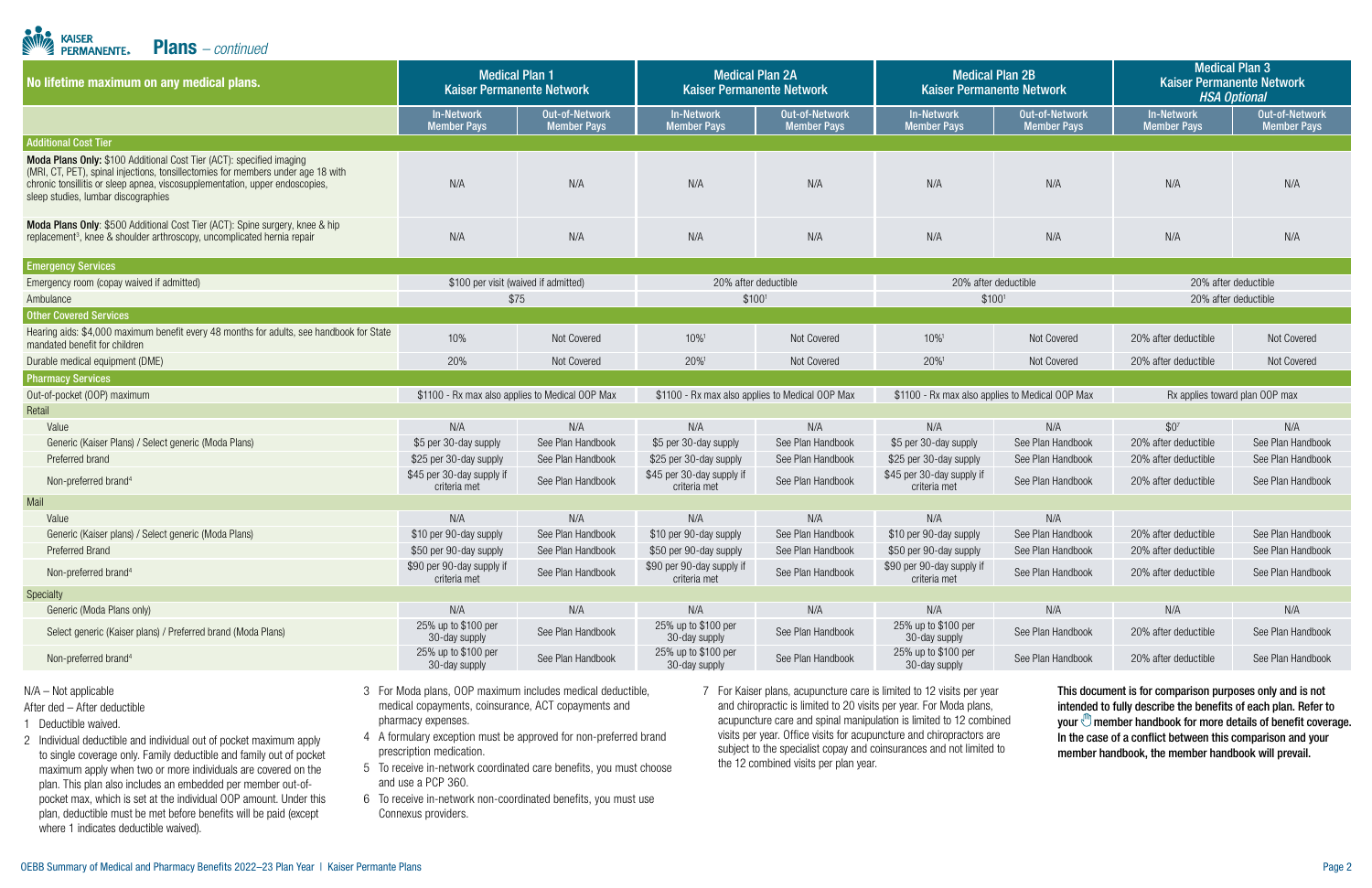<span id="page-2-0"></span>

| Plans 1-4<br><b>HEALTH</b>                                                                     |                                                            | ") Please see Plan Handbook for details.                                        |                                                                         |                                                                    |                                                                   |                                                                                                                                                                                                                                                                  |                                                                        |                                                                                 |                                                                        |                                                                          |                                                                          |                                                                        |
|------------------------------------------------------------------------------------------------|------------------------------------------------------------|---------------------------------------------------------------------------------|-------------------------------------------------------------------------|--------------------------------------------------------------------|-------------------------------------------------------------------|------------------------------------------------------------------------------------------------------------------------------------------------------------------------------------------------------------------------------------------------------------------|------------------------------------------------------------------------|---------------------------------------------------------------------------------|------------------------------------------------------------------------|--------------------------------------------------------------------------|--------------------------------------------------------------------------|------------------------------------------------------------------------|
| No lifetime maximum on any medical plans.                                                      |                                                            | <b>Medical Plan 1</b><br><b>Connexus Network</b>                                |                                                                         |                                                                    | <b>Medical Plan 2</b><br><b>Connexus Network</b>                  |                                                                                                                                                                                                                                                                  |                                                                        | <b>Medical Plan 3</b><br><b>Connexus Network</b>                                |                                                                        |                                                                          | <b>Medical Plan 4</b><br><b>Connexus Network</b>                         |                                                                        |
| <b>Plan Year Costs<sup>5</sup></b>                                                             | In-Network<br>Coordinated Care <sup>s</sup><br>Member Pays | <b>In-Network</b><br>Non-Coordinated<br>Care <sup>6</sup><br><b>Member Pays</b> | Any Out-of-<br><b>Network</b><br><b>Services</b><br>Member P <u>ays</u> | <b>In-Network</b><br><b>Coordinated Care</b><br><b>Member Pays</b> | In-Network<br>Non-Coordinated<br>Care <sup>6</sup> Member<br>Pays | Any Out-of-<br><b>Network</b><br><b>Services</b><br><b>Member Pays</b>                                                                                                                                                                                           | <b>In-Network</b><br>Coordinated Care $^{\rm 5}$<br><b>Member Pays</b> | In-Network<br><b>Non-Coordinated</b><br>Care <sup>6</sup><br><b>Member Pays</b> | Any Out-of-<br><b>Network</b><br><b>Services</b><br><b>Member Pays</b> | <b>In-Network</b><br>coordinated Care <sup>®</sup><br><b>Member Pays</b> | In-Network<br>Non-Coordinated<br>Care <sup>6</sup> Member<br><b>Pays</b> | Any Out-of-<br><b>Network</b><br><b>Services</b><br><b>Member Pays</b> |
| Deductible per person                                                                          | \$400                                                      | \$500                                                                           | \$800                                                                   | \$800                                                              | \$900                                                             | \$1,600                                                                                                                                                                                                                                                          | \$1,200                                                                | \$1,300                                                                         | \$2,400                                                                | \$1,600                                                                  | \$1,700                                                                  | \$3,200                                                                |
| Maximum deductible per family                                                                  | \$1,500                                                    | \$1,500                                                                         | \$2,400                                                                 | \$2,700                                                            | \$2,700                                                           | \$4,800                                                                                                                                                                                                                                                          | \$3,900                                                                | \$3,900                                                                         | \$7,200                                                                | \$5,100                                                                  | \$5,100                                                                  | \$9,600                                                                |
| Out-of-pocket (OOP) maximum per person <sup>3</sup>                                            | \$2,850                                                    | \$3,250                                                                         | \$6,000                                                                 | \$3,850                                                            | \$4,250                                                           | \$8,000                                                                                                                                                                                                                                                          | \$4,850                                                                | \$5,250                                                                         | \$10,000                                                               | \$6,700                                                                  | \$7,100                                                                  | \$13,700                                                               |
| Out-of-pocket (OOP) maximum per family <sup>3</sup>                                            | \$9,750                                                    | \$9,750                                                                         | \$18,000                                                                | \$12,750                                                           | \$12,750                                                          | \$24,000                                                                                                                                                                                                                                                         | \$15,750                                                               | \$15,750                                                                        | \$27,400                                                               | \$15,800                                                                 | \$15,800                                                                 | \$27,400                                                               |
| <b>Preventive Care Services</b>                                                                |                                                            |                                                                                 |                                                                         |                                                                    |                                                                   |                                                                                                                                                                                                                                                                  |                                                                        |                                                                                 |                                                                        |                                                                          |                                                                          |                                                                        |
| Routine adult, well-child and women's exams;<br>J<br>annual obesity screening & immunizations. | $$0^1$                                                     | \$0 <sup>1</sup>                                                                | 50% after<br>deductible                                                 | \$0 <sup>1</sup>                                                   | \$0 <sup>1</sup>                                                  | 50% after<br>deductible                                                                                                                                                                                                                                          | $$0^1$$                                                                | $$0^1$$                                                                         | 50% after<br>deductible                                                | \$0 <sup>1</sup>                                                         | \$0 <sup>1</sup>                                                         | 50% after<br>deductible                                                |
| <b>Office Visits and Virtual Care</b>                                                          |                                                            |                                                                                 |                                                                         |                                                                    |                                                                   |                                                                                                                                                                                                                                                                  |                                                                        |                                                                                 |                                                                        |                                                                          |                                                                          |                                                                        |
| Primary care office visits                                                                     | $$20^{1,5}$                                                |                                                                                 | 20% after deductible 50% after deductible                               | $$20^{1,5}$                                                        |                                                                   | 20% after deductible 50% after deductible                                                                                                                                                                                                                        | $$25^{1,5}$                                                            |                                                                                 | 25% after deductible 50% after deductible                              | $$25^{1,5}$                                                              |                                                                          | 25% after deductible 50% after deductible                              |
| Primary care office visits with a provider other than your<br>chosen PCP 360 (Moda Plans only) | \$40 <sup>1</sup>                                          | N/A                                                                             | 50% after deductible                                                    | \$40 <sup>1</sup>                                                  | N/A                                                               | 50% after deductible                                                                                                                                                                                                                                             | \$50 <sup>1</sup>                                                      | N/A                                                                             | 50% after deductible                                                   | \$50 <sup>1</sup>                                                        | N/A                                                                      | 50% after deductible                                                   |
| $\sqrt{m}$<br>Incentive care office visits (Moda plans only)                                   | \$15 <sup>1</sup>                                          | 20% after deductible                                                            | N/A                                                                     | \$15 <sup>1</sup>                                                  | 20% after deductible                                              | N/A                                                                                                                                                                                                                                                              | \$20 <sup>1</sup>                                                      | 25% after deductible                                                            | N/A                                                                    | \$20 <sup>1</sup>                                                        | 25% after deductible                                                     | N/A                                                                    |
| Virtual Care (Kaiser Plans) / CirrusMD telehealth (Moda Plans)                                 | \$0 <sup>1</sup>                                           | \$0 <sup>1</sup>                                                                | Not covered                                                             | \$0 <sup>1</sup>                                                   | \$0 <sup>1</sup>                                                  | Not covered                                                                                                                                                                                                                                                      | \$0 <sup>1</sup>                                                       | \$0 <sup>1</sup>                                                                | Not covered                                                            | \$0 <sup>1</sup>                                                         | \$0 <sup>1</sup>                                                         | Not covered                                                            |
| Specialist office visits                                                                       | \$40 <sup>1</sup>                                          |                                                                                 | 20% after deductible 50% after deductible                               | \$40 <sup>1</sup>                                                  |                                                                   | 20% after deductible 50% after deductible                                                                                                                                                                                                                        | \$50 <sup>1</sup>                                                      |                                                                                 | 25% after deductible 50% after deductible                              | \$50 <sup>1</sup>                                                        |                                                                          | 25% after deductible 50% after deductible                              |
| Urgent care                                                                                    | \$40 <sup>1</sup>                                          |                                                                                 | 20% after deductible 20% after deductible                               | \$40 <sup>1</sup>                                                  |                                                                   | 20% after deductible 20% after deductible                                                                                                                                                                                                                        | \$50 <sup>1</sup>                                                      |                                                                                 | 25% after deductible 25% after deductible                              | \$50 <sup>1</sup>                                                        |                                                                          | 25% after deductible 25% after deductible                              |
| <b>Mental Health and Chemical Dependency Services</b>                                          |                                                            |                                                                                 |                                                                         |                                                                    |                                                                   |                                                                                                                                                                                                                                                                  |                                                                        |                                                                                 |                                                                        |                                                                          |                                                                          |                                                                        |
| Mental health office visits                                                                    | \$20 <sup>1</sup>                                          | \$20 <sup>1</sup>                                                               | 50% after deductible                                                    | \$20 <sup>1</sup>                                                  | \$20 <sup>1</sup>                                                 | 50% after deductible                                                                                                                                                                                                                                             | \$25 <sup>1</sup>                                                      | \$25 <sup>1</sup>                                                               | 50% after deductible                                                   | \$25 <sup>1</sup>                                                        | \$25 <sup>1</sup>                                                        | 50% after deductible                                                   |
| Mental health inpatient and residential services                                               |                                                            |                                                                                 |                                                                         |                                                                    |                                                                   | 20% after deductible 20% after deductible 50% after deductible 20% after deductible 20% after deductible 20% after deductible 50% after deductible 50% after deductible 50% after deductible 25% after deductible 50% after de                                   |                                                                        |                                                                                 |                                                                        |                                                                          |                                                                          |                                                                        |
| Chemical dependency services (outpatient or residential)                                       | \$20 <sup>1</sup>                                          | \$20 <sup>1</sup>                                                               | 50% after deductible                                                    | \$20 <sup>1</sup>                                                  | \$20 <sup>1</sup>                                                 | 50% after deductible                                                                                                                                                                                                                                             | \$25 <sup>1</sup>                                                      | \$25 <sup>1</sup>                                                               | 50% after deductible                                                   | \$25 <sup>1</sup>                                                        | \$25 <sup>1</sup>                                                        | 50% after deductible                                                   |
| Chemical dependency services (inpatient)                                                       |                                                            |                                                                                 |                                                                         |                                                                    |                                                                   | 20% after deductible 20% after deductible 50% after deductible 20% after deductible 20% after deductible 50% after deductible 50% after deductible 50% after deductible 50% after deductible 50% after deductible 50% after de                                   |                                                                        |                                                                                 |                                                                        |                                                                          |                                                                          |                                                                        |
| <b>Outpatient Services</b>                                                                     |                                                            |                                                                                 |                                                                         |                                                                    |                                                                   |                                                                                                                                                                                                                                                                  |                                                                        |                                                                                 |                                                                        |                                                                          |                                                                          |                                                                        |
| Outpatient surgery/facility care                                                               |                                                            |                                                                                 |                                                                         |                                                                    |                                                                   | 20% after deductible 20% after deductible 50% after deductible 20% after deductible 20% after deductible 20% after deductible 50% after deductible 50% after deductible 50% after deductible 25% after deductible 50% after de                                   |                                                                        |                                                                                 |                                                                        |                                                                          |                                                                          |                                                                        |
| Outpatient rehabilitation (physical, occupational<br>$\sqrt{m}$<br>& speech therapy)           |                                                            |                                                                                 |                                                                         |                                                                    |                                                                   | 20% after deductible 20% after deductible 50% after deductible 20% after deductible 20% after deductible 50% after deductible 50% after deductible 25% after deductible 50% after deductible 50% after deductible 25% after de                                   |                                                                        |                                                                                 |                                                                        |                                                                          |                                                                          |                                                                        |
| Tests (outpatient)                                                                             |                                                            |                                                                                 |                                                                         |                                                                    |                                                                   |                                                                                                                                                                                                                                                                  |                                                                        |                                                                                 |                                                                        |                                                                          |                                                                          |                                                                        |
| Labs, x-ray, and imaging                                                                       |                                                            |                                                                                 |                                                                         |                                                                    |                                                                   | 20% after deductible 20% after deductible 50% after deductible 20% after deductible 20% after deductible 20% after deductible 50% after deductible 50% after deductible 50% after deductible 25% after deductible 50% after de                                   |                                                                        |                                                                                 |                                                                        |                                                                          |                                                                          |                                                                        |
| CT, MRI, PET scans                                                                             | after deductible                                           | after deductible                                                                | after deductible                                                        | after deductible                                                   | after deductible                                                  | \$100 copay + 20% \$100 copay + 20% \$100 copay + 50% \$100 copay + 20% \$100 copay + 20% \$100 copay + 50% \$100 copay + 25% \$100 copay + 50% \$100 copay + 25% \$100 copay + 25% \$100 copay + 25% \$100 copay + 25% \$100 copay + 25% \$<br>after deductible | after deductible                                                       | after deductible                                                                | after deductible                                                       | after deductible                                                         | after deductible                                                         | after deductible                                                       |
| Alternative Care Services <sup>7</sup>                                                         |                                                            |                                                                                 |                                                                         |                                                                    |                                                                   |                                                                                                                                                                                                                                                                  |                                                                        |                                                                                 |                                                                        |                                                                          |                                                                          |                                                                        |
| Acupuncture and Chiropractic <sup>7</sup>                                                      | \$20 <sup>1</sup>                                          |                                                                                 | 20% after deductible 20% after deductible                               | \$20 <sup>1</sup>                                                  |                                                                   | 20% after deductible 50% after deductible                                                                                                                                                                                                                        | \$25'                                                                  |                                                                                 | 25% after deductible 50% after deductible                              | \$25 <sup>1</sup>                                                        |                                                                          | 25% after deductible 50% after deductible                              |
| Naturopathic office visits                                                                     | \$40 <sup>1</sup>                                          |                                                                                 | 20% after deductible 50% after deductible                               | \$40 <sup>1</sup>                                                  |                                                                   | 20% after deductible 50% after deductible                                                                                                                                                                                                                        | \$50 <sup>1</sup>                                                      |                                                                                 | 25% after deductible 50% after deductible                              | \$50 <sup>1</sup>                                                        |                                                                          | 25% after deductible 50% after deductible                              |
| <b>Maternity Care</b>                                                                          |                                                            |                                                                                 |                                                                         |                                                                    |                                                                   |                                                                                                                                                                                                                                                                  |                                                                        |                                                                                 |                                                                        |                                                                          |                                                                          |                                                                        |
| Routine maternity care                                                                         |                                                            |                                                                                 |                                                                         |                                                                    |                                                                   | 20% after deductible 20% after deductible 50% after deductible 20% after deductible 20% after deductible 20% after deductible 50% after deductible 50% after deductible 25% after deductible 25% after deductible 50% after de                                   |                                                                        |                                                                                 |                                                                        |                                                                          |                                                                          |                                                                        |
| Physician or midwife services & hospital stay, delivery &<br>routine newborn nursery care      |                                                            |                                                                                 |                                                                         |                                                                    |                                                                   | 20% after deductible 20% after deductible 50% after deductible 20% after deductible 20% after deductible 20% after deductible 50% after deductible 50% after deductible 50% after deductible 25% after deductible 50% after de                                   |                                                                        |                                                                                 |                                                                        |                                                                          |                                                                          |                                                                        |
| <b>Hospital Services</b>                                                                       |                                                            |                                                                                 |                                                                         |                                                                    |                                                                   |                                                                                                                                                                                                                                                                  |                                                                        |                                                                                 |                                                                        |                                                                          |                                                                          |                                                                        |
| Inpatient care/surgery                                                                         |                                                            |                                                                                 |                                                                         |                                                                    |                                                                   | 20% after deductible 20% after deductible 50% after deductible 20% after deductible 20% after deductible 20% after deductible 50% after deductible 50% after deductible 50% after deductible 25% after deductible 50% after de                                   |                                                                        |                                                                                 |                                                                        |                                                                          |                                                                          |                                                                        |
| Skilled nursing facility care                                                                  |                                                            |                                                                                 |                                                                         |                                                                    |                                                                   | 20% after deductible 20% after deductible 50% after deductible 20% after deductible 20% after deductible 20% after deductible 50% after deductible 50% after deductible 25% after deductible 25% after deductible 50% after de                                   |                                                                        |                                                                                 |                                                                        |                                                                          |                                                                          |                                                                        |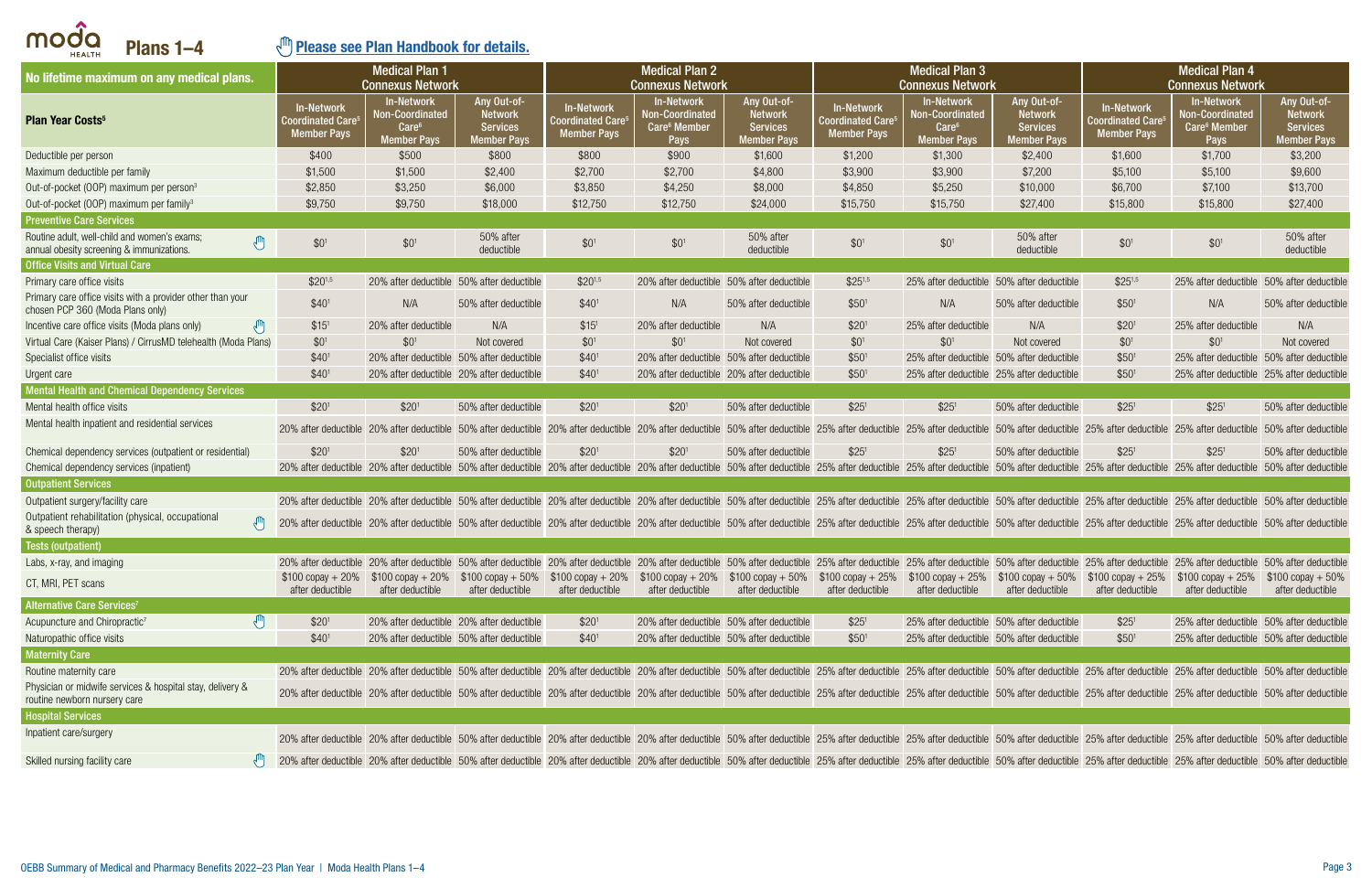Plans 1–4 *– continued*

moda

HEALTH

| No lifetime maximum on any medical plans.                                                                                                                                                                                                                                          |                                                                                | <b>Medical Plan 1</b><br><b>Connexus Network</b>                                |                                                                 | <b>Medical Plan 2</b><br><b>Connexus Network</b>                                                                                                                                                                               |                                                                                        |                                                                        | <b>Medical Plan 3</b><br><b>Connexus Network</b>                             |                                                                                                 |                                                                        | <b>Medical Plan 4</b><br><b>Connexus Network</b>                               |                                                                          |                                                                        |
|------------------------------------------------------------------------------------------------------------------------------------------------------------------------------------------------------------------------------------------------------------------------------------|--------------------------------------------------------------------------------|---------------------------------------------------------------------------------|-----------------------------------------------------------------|--------------------------------------------------------------------------------------------------------------------------------------------------------------------------------------------------------------------------------|----------------------------------------------------------------------------------------|------------------------------------------------------------------------|------------------------------------------------------------------------------|-------------------------------------------------------------------------------------------------|------------------------------------------------------------------------|--------------------------------------------------------------------------------|--------------------------------------------------------------------------|------------------------------------------------------------------------|
| <b>Plan Year Costs<sup>5</sup></b>                                                                                                                                                                                                                                                 | <b>In-Network</b><br><b>Coordinated Care<sup>®</sup></b><br><b>Member Pays</b> | <b>In-Network</b><br>Non-Coordinated<br>Care <sup>6</sup><br><b>Member Pays</b> | Any Out-of-<br><b>Network</b><br><b>Services</b><br>Member Pays | <b>In-Network</b><br><b>Coordinated Care</b><br><b>Member Pays</b>                                                                                                                                                             | <b>In-Network</b><br><b>Non-Coordinated</b><br>Care <sup>6</sup> Member<br><b>Pays</b> | Any Out-of-<br><b>Network</b><br><b>Services</b><br><b>Member Pays</b> | In-Network<br><b>Coordinated Care</b> <sup>5</sup><br><b>Member Pays</b>     | In-Network<br>Non-Coordinated<br>Care <sup>6</sup><br><b>Member Pavs</b>                        | Any Out-of-<br><b>Network</b><br><b>Services</b><br><b>Member Pays</b> | <b>In-Network</b><br><b>Coordinated Care<sup>5</sup></b><br><b>Member Pays</b> | <b>In-Network</b><br>Non-Coordinated<br>Care <sup>6</sup> Member<br>Pays | Any Out-of-<br><b>Network</b><br><b>Services</b><br><b>Member Pays</b> |
| <b>Additional Cost Tier</b>                                                                                                                                                                                                                                                        |                                                                                |                                                                                 |                                                                 |                                                                                                                                                                                                                                |                                                                                        |                                                                        |                                                                              |                                                                                                 |                                                                        |                                                                                |                                                                          |                                                                        |
| Moda Plans Only: \$100 Additional Cost Tier (ACT): specified<br>imaging (MRI, CT, PET), spinal injections, tonsillectomies for<br>members under age 18 with chronic tonsillitis or sleep apnea,<br>viscosupplementation, upper endoscopies, sleep studies,<br>lumbar discographies | $$100$ copay + 20%<br>after deductible                                         | $$100 copay + 20\%$<br>after deductible                                         | after deductible                                                | $$100$ copay + 50% $$100$ copay + 20%<br>after deductible                                                                                                                                                                      | $$100 copay + 20\%$<br>after deductible                                                | $$100$ copay + 50%<br>after deductible                                 | after deductible                                                             | $$100$ copay + 25% $$100$ copay + 25% $$100$ copay + 50% $$100$ copay + 25%<br>after deductible | after deductible                                                       | after deductible                                                               | $$100$ copay + 25%<br>after deductible                                   | $$100$ copay + 50%<br>after deductible                                 |
| Moda Plans Only: \$500 Additional Cost Tier (ACT):<br>Spine surgery, knee & hip replacement, knee & shoulder<br>arthroscopy, uncomplicated hernia repair                                                                                                                           | $$500$ copay + 20%<br>after deductible                                         | $$500$ copay + 20%<br>after deductible                                          | $$500$ copay + $50\%$<br>after deductible                       | $$500$ copay + 20%<br>after deductible                                                                                                                                                                                         | $$500$ copay + 20%<br>after deductible                                                 | $$500$ copay + 50%<br>after deductible                                 | after deductible                                                             | $$500$ copay + 25% $$500$ copay + 25% $$500$ copay + 50%<br>after deductible                    | after deductible                                                       | $$500$ copay + 25%<br>after deductible                                         | $$500$ copay + 25%<br>after deductible                                   | $$500$ copay + $50\%$<br>after deductible                              |
| <b>Emergency Services</b>                                                                                                                                                                                                                                                          |                                                                                |                                                                                 |                                                                 |                                                                                                                                                                                                                                |                                                                                        |                                                                        |                                                                              |                                                                                                 |                                                                        |                                                                                |                                                                          |                                                                        |
| Emergency room (copay waived if admitted)                                                                                                                                                                                                                                          |                                                                                | $$100$ copay + 20% after deductible                                             |                                                                 |                                                                                                                                                                                                                                | $$100$ copay + 20% after deductible                                                    |                                                                        |                                                                              | $$100$ copay + 25% after deductible                                                             |                                                                        | $$100$ copay + 25% after deductible                                            |                                                                          |                                                                        |
| Ambulance                                                                                                                                                                                                                                                                          |                                                                                | 20% after deductible                                                            |                                                                 | 20% after deductible                                                                                                                                                                                                           |                                                                                        |                                                                        |                                                                              | 25% after deductible                                                                            |                                                                        | 25% after deductible                                                           |                                                                          |                                                                        |
| <b>Other Covered Services</b>                                                                                                                                                                                                                                                      |                                                                                |                                                                                 |                                                                 |                                                                                                                                                                                                                                |                                                                                        |                                                                        |                                                                              |                                                                                                 |                                                                        |                                                                                |                                                                          |                                                                        |
| Hearing aids: \$4,000 maximum benefit every 48 months for<br>adults, see handbook for State mandated benefit for children                                                                                                                                                          |                                                                                |                                                                                 |                                                                 | 10% after deductible 10% after deductible 50% after deductible 10% after deductible 10% after deductible 10% after deductible 50% after deductible 50% after deductible 10% after deductible 50% after deductible 10% after de |                                                                                        |                                                                        |                                                                              |                                                                                                 |                                                                        |                                                                                |                                                                          |                                                                        |
| Durable medical equipment (DME)                                                                                                                                                                                                                                                    |                                                                                |                                                                                 |                                                                 | 20% after deductible 20% after deductible 50% after deductible 20% after deductible 20% after deductible 20% after deductible 50% after deductible 50% after deductible 25% after deductible 25% after deductible 25% after de |                                                                                        |                                                                        |                                                                              |                                                                                                 |                                                                        |                                                                                |                                                                          |                                                                        |
| <b>Pharmacy Services</b>                                                                                                                                                                                                                                                           |                                                                                |                                                                                 |                                                                 |                                                                                                                                                                                                                                |                                                                                        |                                                                        |                                                                              |                                                                                                 |                                                                        |                                                                                |                                                                          |                                                                        |
|                                                                                                                                                                                                                                                                                    |                                                                                |                                                                                 |                                                                 |                                                                                                                                                                                                                                | Rx applies toward OOP Max                                                              |                                                                        |                                                                              | Rx applies toward OOP Max                                                                       |                                                                        |                                                                                | Rx applies toward OOP Max                                                |                                                                        |
| Out-of-pocket (OOP) maximum                                                                                                                                                                                                                                                        |                                                                                | Rx applies toward OOP Max                                                       |                                                                 |                                                                                                                                                                                                                                |                                                                                        |                                                                        |                                                                              |                                                                                                 |                                                                        |                                                                                |                                                                          |                                                                        |
| Retail                                                                                                                                                                                                                                                                             |                                                                                |                                                                                 |                                                                 |                                                                                                                                                                                                                                |                                                                                        |                                                                        |                                                                              |                                                                                                 |                                                                        |                                                                                |                                                                          |                                                                        |
| Value                                                                                                                                                                                                                                                                              | \$4 per 31-day supply                                                          |                                                                                 |                                                                 | \$4 per 31-day supply                                                                                                                                                                                                          |                                                                                        |                                                                        | \$4 per 31-day supply                                                        |                                                                                                 |                                                                        | \$4 per 31-day supply                                                          |                                                                          |                                                                        |
| Generic (Kaiser Plans) / Select generic (Moda Plans)                                                                                                                                                                                                                               |                                                                                | \$12 per 31-day supply                                                          |                                                                 | \$12 per 31-day supply                                                                                                                                                                                                         |                                                                                        |                                                                        | \$12 per 31-day supply                                                       |                                                                                                 |                                                                        | \$12 per 31-day supply                                                         |                                                                          |                                                                        |
| Preferred brand                                                                                                                                                                                                                                                                    |                                                                                | 25% up to \$75 per 31-day supply                                                | See Plan                                                        | 25% up to \$75 per 31-day supply                                                                                                                                                                                               |                                                                                        | See Plan<br>Handbook                                                   | 25% up to \$75 per 31-day supply                                             |                                                                                                 | See Plan                                                               | 25% up to \$75 per 31-day supply                                               |                                                                          | See Plan<br>Handbook                                                   |
| Non-preferred brand <sup>4</sup>                                                                                                                                                                                                                                                   | 50% up to \$175 per 31-day supply                                              |                                                                                 | Handbook                                                        | 50% up to \$175 per 31-day supply                                                                                                                                                                                              |                                                                                        |                                                                        | 50% up to \$175 per 31-day supply                                            |                                                                                                 | Handbook                                                               | 50% up to \$175 per 31-day supply                                              |                                                                          |                                                                        |
| Mail                                                                                                                                                                                                                                                                               |                                                                                |                                                                                 |                                                                 |                                                                                                                                                                                                                                |                                                                                        |                                                                        |                                                                              |                                                                                                 |                                                                        |                                                                                |                                                                          |                                                                        |
| Value                                                                                                                                                                                                                                                                              | \$8 per 90-day supply                                                          |                                                                                 |                                                                 | \$8 per 90-day supply                                                                                                                                                                                                          |                                                                                        |                                                                        | \$8 per 90-day supply                                                        |                                                                                                 |                                                                        | \$8 per 90-day supply                                                          |                                                                          |                                                                        |
| Generic (Kaiser Plans) / Select generic (Moda Plans)                                                                                                                                                                                                                               |                                                                                | \$24 per 90-day supply                                                          |                                                                 | \$24 per 90-day supply                                                                                                                                                                                                         |                                                                                        |                                                                        |                                                                              | \$24 per 90-day supply                                                                          |                                                                        | \$24 per 90-day supply                                                         |                                                                          |                                                                        |
| Preferred brand                                                                                                                                                                                                                                                                    | 25% up to \$150 per 90-day supply                                              |                                                                                 | See Plan                                                        | 25% up to \$150 per 90-day supply                                                                                                                                                                                              |                                                                                        | See Plan<br>Handbook                                                   | 25% up to \$150 per 90-day supply                                            |                                                                                                 | See Plan                                                               | 25% up to \$150 per 90-day supply                                              |                                                                          | See Plan                                                               |
| Non-preferred brand <sup>4</sup>                                                                                                                                                                                                                                                   |                                                                                | 50% up to \$450 per 90-day supply                                               | Handbook                                                        | 50% up to \$450 per 90-day supply                                                                                                                                                                                              |                                                                                        |                                                                        | 50% up to \$450 per 90-day supply                                            |                                                                                                 | Handbook                                                               | 50% up to \$450 per 90-day supply                                              |                                                                          | Handbook                                                               |
| <b>Specialty</b>                                                                                                                                                                                                                                                                   |                                                                                |                                                                                 |                                                                 |                                                                                                                                                                                                                                |                                                                                        |                                                                        |                                                                              |                                                                                                 |                                                                        |                                                                                |                                                                          |                                                                        |
| Generic (Moda Plans only)                                                                                                                                                                                                                                                          | \$12 per 31-day supply or \$36 per 90-day                                      | supply when allowed                                                             |                                                                 | \$12 per 31-day supply or \$36 per 90-day<br>supply when allowed                                                                                                                                                               |                                                                                        |                                                                        | \$12 per 31-day supply or \$36 per 90-day<br>supply when allowed             |                                                                                                 |                                                                        | \$12 per 31-day supply or \$36 per 90-day<br>supply when allowed               |                                                                          |                                                                        |
| Select generic (Kaiser plans) / Preferred brand<br>(Moda Plans)                                                                                                                                                                                                                    | 25% up to \$200 per 31-day supply or                                           | \$400 for 90-day supply when allowed                                            | See Plan<br>Handbook                                            | 25% up to \$200 per 31-day supply or<br>\$400 for 90-day supply when allowed                                                                                                                                                   |                                                                                        | See Plan<br>Handbook                                                   | 25% up to \$200 per 31-day supply or<br>\$400 for 90-day supply when allowed |                                                                                                 | See Plan<br>Handbook                                                   | 25% up to \$200 per 31-day supply or<br>\$400 for 90-day supply when allowed   |                                                                          | See Plan<br>Handbook                                                   |

#### N/A – Not applicable

After ded – After deductible

- 1 Deductible waived.
- 2 Individual deductible and individual out of pocket maximum apply to single coverage only. Family deductible and family out of pocket maximum apply when two or more individuals are covered on the plan. This plan also includes an embedded per member out-ofpocket max, which is set at the individual OOP amount. Under this

plan, deductible must be met before benefits will be paid (except where 1 indicates deductible waived).

- 3 For Moda plans, OOP maximum includes medical deductible, medical copayments, coinsurance, ACT copayments and pharmacy expenses.
- 4 A formulary exception must be approved for non-preferred brand prescription medication.
- 5 To receive in-network coordinated care benefits, you must choose and use a PCP 360.

6 To receive in-network non-coordinated benefits, you must use Connexus providers.

7 For Kaiser plans, acupuncture care is limited to 12 visits per year and chiropractic is limited to 20 visits per year. For Moda plans, acupuncture care and spinal manipulation is limited to 12 combined visits per year. Office visits for acupuncture and chiropractors are subject to the specialist copay and coinsurances and not limited to the 12 combined visits per plan year.

This document is for comparison purposes only and is not intended to fully describe the benefits of each plan. Refer to your  $\mathbb{U}$  member handbook for more details of benefit coverage. In the case of a conflict between this comparison and your member handbook, the member handbook will prevail.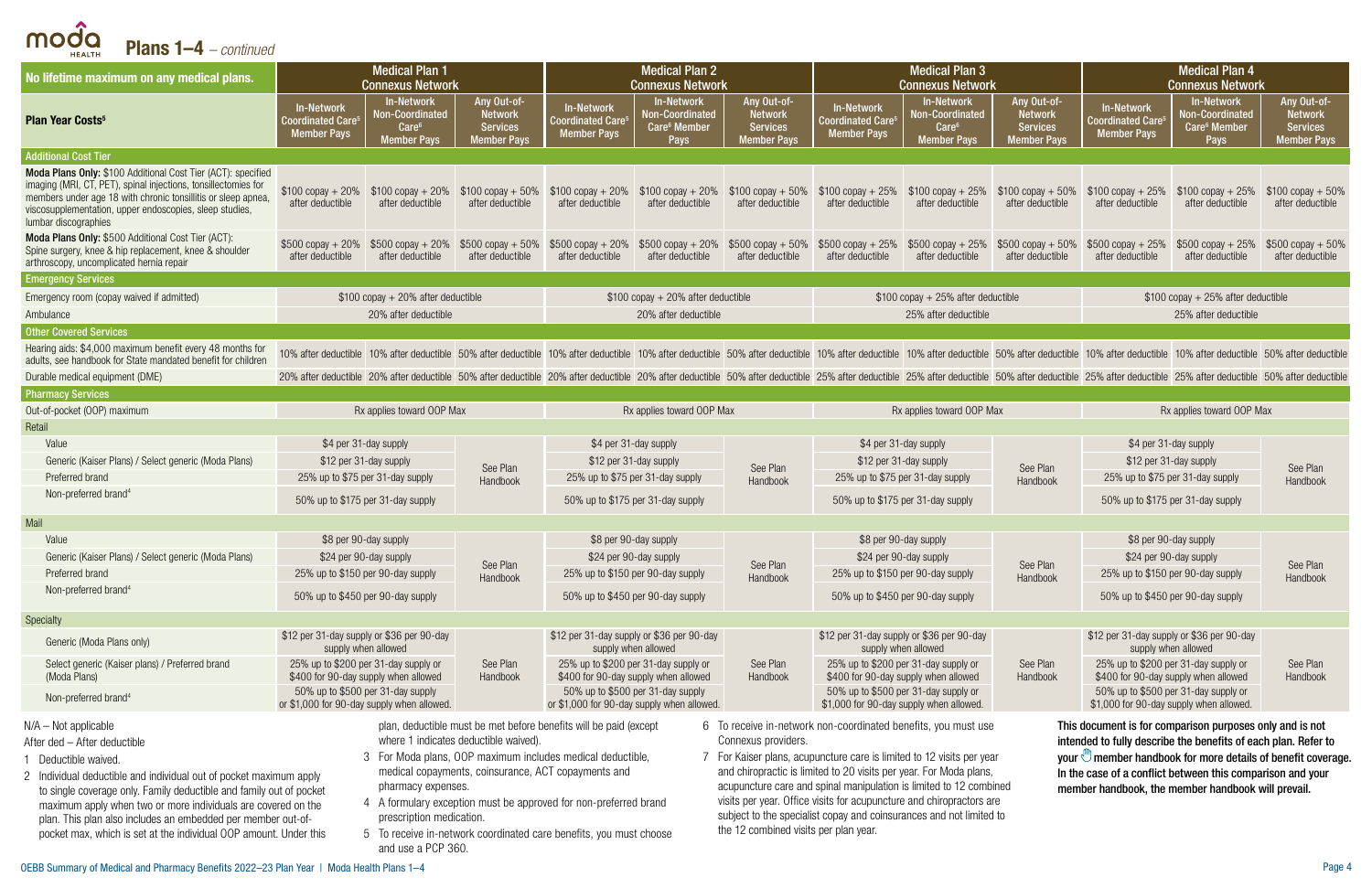<span id="page-4-0"></span> $\bigcap \bigcirc_{H\in ALTH}^{\widehat{\bullet}}$  Plans 5-7

| No lifetime maximum on any medical plans.                                                                                                                                                                                                                                    | <b>Medical Plan 5</b><br><b>Connexus Network</b>            |                                                                |                                                             | <b>Medical Plan 6</b><br><b>Connexus Network</b><br><b>HDHP HSA Compliant</b> |                                                                          |                                                             | <b>Medical Plan 7</b><br><b>Connexus Network</b><br><b>HDHP HSA Compliant</b>  |                                                                          |                                                             |
|------------------------------------------------------------------------------------------------------------------------------------------------------------------------------------------------------------------------------------------------------------------------------|-------------------------------------------------------------|----------------------------------------------------------------|-------------------------------------------------------------|-------------------------------------------------------------------------------|--------------------------------------------------------------------------|-------------------------------------------------------------|--------------------------------------------------------------------------------|--------------------------------------------------------------------------|-------------------------------------------------------------|
| <b>Plan Year Costs -</b> Deductibles and copayments apply to the annual out-of-pocket<br>maximum.                                                                                                                                                                            | <b>In-Network</b><br><b>Coordinated Care</b><br>Member Pays | In-Network<br>Non-Coordinated<br>Care <sup>6</sup> Member Pays | Any Out-of-Network<br><b>Services</b><br><b>Member Pays</b> | In-Network<br><b>Coordinated Care<sup>®</sup></b><br><b>Member Pays</b>       | In-Network<br>Non-Coordinated<br>Care <sup>6</sup><br><b>Member Pays</b> | Any Out-of-Network<br><b>Services</b><br><b>Member Pays</b> | <b>In-Network</b><br><b>Coordinated Care<sup>5</sup></b><br><b>Member Pays</b> | In-Network<br>Non-Coordinated<br>Care <sup>6</sup><br><b>Member Pays</b> | Any Out-of-Network<br><b>Services</b><br><b>Member Pays</b> |
| Deductible per person                                                                                                                                                                                                                                                        | \$2,000                                                     | \$2,100                                                        | \$4,000                                                     | $$1,600^2$                                                                    | \$1,700 <sup>2</sup>                                                     | $$3,200^2$                                                  | $$2,000^2$                                                                     | $$2,100^2$                                                               | $$4,000^2$                                                  |
| Maximum deductible per family                                                                                                                                                                                                                                                | \$6,300                                                     | \$6,300                                                        | \$12,600                                                    | \$3,400 <sup>2</sup>                                                          | \$3,400 <sup>2</sup>                                                     | \$6,400 <sup>2</sup>                                        | $$4,200^2$                                                                     | $$4,200^2$                                                               | $$8,000^2$                                                  |
| Out-of-pocket (OOP) maximum per person <sup>3</sup>                                                                                                                                                                                                                          | \$6,800                                                     | \$7,200                                                        | \$13,700                                                    | \$6,400 <sup>2</sup>                                                          | \$6,7502                                                                 | \$13,100 <sup>2</sup>                                       | $$6,500^2$                                                                     | $$6,750^2$                                                               | \$13,300 <sup>2</sup>                                       |
| Out-of-pocket (OOP) maximum per family <sup>3</sup>                                                                                                                                                                                                                          | \$15,800                                                    | \$15,800                                                       | \$27,400                                                    | \$13,500 <sup>2</sup>                                                         | \$13,500 <sup>2</sup>                                                    | \$26,2002                                                   | $$13,500^2$                                                                    | $$13,500^2$                                                              | $$26,600^2$                                                 |
| <b>Preventive Care Services</b>                                                                                                                                                                                                                                              |                                                             |                                                                |                                                             |                                                                               |                                                                          |                                                             |                                                                                |                                                                          |                                                             |
| Routine adult, well-child and women's exams; annual obesity screening & immunizations.                                                                                                                                                                                       | \$0 <sup>1</sup>                                            | $$0^1$                                                         | 50% after deductible                                        | \$0 <sup>1</sup>                                                              | \$0 <sup>1</sup>                                                         | 50% after deductible                                        | \$0 <sup>1</sup>                                                               | $$0^1$                                                                   | 50% after deductible                                        |
| <b>Office Visits and Virtual Care</b>                                                                                                                                                                                                                                        |                                                             |                                                                |                                                             |                                                                               |                                                                          |                                                             |                                                                                |                                                                          |                                                             |
| Primary care office visits                                                                                                                                                                                                                                                   | $$30^{1,5}$                                                 | 25% after deductible                                           | 50% after deductible                                        | 15% after deductible                                                          | 20% after deductible                                                     | 50% after deductible                                        | 20% after deductible                                                           | 25% after deductible                                                     | 50% after deductible                                        |
| Primary care office visits with a provider other than your chosen PCP 360 (Moda Plans only)                                                                                                                                                                                  | \$50 <sup>1</sup>                                           | N/A                                                            | 50% after deductible                                        | 15% after deductible                                                          | N/A                                                                      | 50% after deductible                                        | 20% after deductible                                                           | N/A                                                                      | 50% after deductible                                        |
| Incentive care office visits (Moda plans only)                                                                                                                                                                                                                               | \$25 <sup>1</sup>                                           | 25% after deductible                                           | N/A                                                         | 15% after deductible                                                          | 20% after deductible                                                     | N/A                                                         | 20% after deductible                                                           | 25% after deductible                                                     | N/A                                                         |
| $\sqrt{m}$<br>Virtual Care (Kaiser Plans) / CirrusMD telehealth (Moda Plans)                                                                                                                                                                                                 | \$0 <sup>1</sup>                                            | \$0 <sup>1</sup>                                               | Not covered                                                 | \$0 after deductible                                                          | \$0 after deductible                                                     | Not covered                                                 | \$0 after deductible                                                           | \$0 after deductible                                                     | Not covered                                                 |
| Specialist office visits                                                                                                                                                                                                                                                     | \$50 <sup>1</sup>                                           | 25% after deductible                                           | 50% after deductible                                        | 15% after deductible                                                          | 20% after deductible                                                     | 50% after deductible                                        | 20% after deductible                                                           | 25% after deductible                                                     | 50% after deductible                                        |
| Urgent care                                                                                                                                                                                                                                                                  | \$50 <sup>1</sup>                                           | 25% after deductible                                           | 25% after deductible                                        | 15% after deductible                                                          | 20% after deductible                                                     | See Plan Handbook                                           | 20% after deductible                                                           | 25% after deductible                                                     | See Plan Handbook                                           |
| <b>Mental Health Services</b>                                                                                                                                                                                                                                                |                                                             |                                                                |                                                             |                                                                               |                                                                          |                                                             |                                                                                |                                                                          |                                                             |
| Mental health office visits                                                                                                                                                                                                                                                  | \$30 <sup>1</sup>                                           | \$30 <sup>1</sup>                                              | 50% after deductible                                        | 15% after deductible                                                          | 20% after deductible                                                     | 50% after deductible                                        | 20% after deductible                                                           | 25% after deductible                                                     | 50% after deductible                                        |
| Mental health inpatient and residential services                                                                                                                                                                                                                             | 25% after deductible                                        | 25% after deductible                                           | 50% after deductible                                        | 20% after deductible                                                          | 25% after deductible                                                     | 50% after deductible                                        | 20% after deductible                                                           | 25% after deductible                                                     | 50% after deductible                                        |
| Chemical dependency services (outpatient or residential)                                                                                                                                                                                                                     | \$30 <sup>1</sup>                                           | \$30 <sup>1</sup>                                              | 50% after deductible                                        | 15% after deductible                                                          | 20% after deductible                                                     | 50% after deductible                                        | 20% after deductible                                                           | 25% after deductible                                                     | 50% after deductible                                        |
| Chemical dependency services (inpatient)                                                                                                                                                                                                                                     | 25% after deductible                                        | 25% after deductible                                           | 50% after deductible                                        | 20% after deductible                                                          | 25% after deductible                                                     | 50% after deductible                                        | 20% after deductible                                                           | 25% after deductible                                                     | 50% after deductible                                        |
| <b>Outpatient Services</b>                                                                                                                                                                                                                                                   |                                                             |                                                                |                                                             |                                                                               |                                                                          |                                                             |                                                                                |                                                                          |                                                             |
| Outpatient surgery/facility care                                                                                                                                                                                                                                             | 25% after deductible                                        | 25% after deductible                                           | 50% after deductible                                        | 20% after deductible                                                          | 25% after deductible                                                     | 50% after deductible                                        | 20% after deductible                                                           | 25% after deductible                                                     | 50% after deductible                                        |
| Outpatient rehabilitation (physical, occupational & speech therapy)                                                                                                                                                                                                          | 25% after deductible                                        | 25% after deductible                                           | 50% after deductible                                        | 20% after deductible                                                          | 25% after deductible                                                     | 50% after deductible                                        | 20% after deductible                                                           | 25% after deductible                                                     | 50% after deductible                                        |
| <b>Diagnostic Testing</b>                                                                                                                                                                                                                                                    |                                                             |                                                                |                                                             |                                                                               |                                                                          |                                                             |                                                                                |                                                                          |                                                             |
| Labs, x-ray, and imaging                                                                                                                                                                                                                                                     | 25% after deductible                                        | 25% after deductible                                           | 50% after deductible                                        | 20% after deductible                                                          | 25% after deductible                                                     | 50% after deductible                                        | 20% after deductible                                                           | 25% after deductible                                                     | 50% after deductible                                        |
| CT, MRI, PET scans                                                                                                                                                                                                                                                           | $$100$ copay + 25%<br>after deductible                      | $$100$ copay + 25%<br>after deductible                         | $$100$ copay + 50%<br>after deductible                      | 20% after deductible                                                          | 25% after deductible                                                     | 50% after deductible                                        | 20% after deductible                                                           | 25% after deductible                                                     | 50% after deductible                                        |
| <b>Alternative Care Services</b>                                                                                                                                                                                                                                             |                                                             |                                                                |                                                             |                                                                               |                                                                          |                                                             |                                                                                |                                                                          |                                                             |
| Acupuncture and Chiropractic <sup>7</sup>                                                                                                                                                                                                                                    | \$30 <sup>1</sup>                                           | 25% after deductible                                           | 50% after deductible                                        | 20% after deductible                                                          | 25% after deductible                                                     | 50% after deductible                                        | 20% after deductible                                                           | 25% after deductible                                                     | 50% after deductible                                        |
| <b>Naturopathic Services</b>                                                                                                                                                                                                                                                 | \$50 <sup>1</sup>                                           | 25% after deductible                                           | 50% after deductible                                        | 15% after deductible                                                          | 20% after deductible                                                     | 50% after deductible                                        | 20% after deductible                                                           | 25% after deductible                                                     | 50% after deductible                                        |
| <b>Maternity Care</b>                                                                                                                                                                                                                                                        |                                                             |                                                                |                                                             |                                                                               |                                                                          |                                                             |                                                                                |                                                                          |                                                             |
| Outpatient maternity care                                                                                                                                                                                                                                                    | 25% after deductible                                        | 25% after deductible                                           | 50% after deductible                                        | 20% after deductible                                                          | 25% after deductible                                                     | 50% after deductible                                        | 20% after deductible                                                           | 25% after deductible                                                     | 50% after deductible                                        |
| Physician or midwife services & hospital stay, delivery & routine newborn nursery care                                                                                                                                                                                       | 25% after deductible                                        | 25% after deductible                                           | 50% after deductible                                        | 20% after deductible                                                          | 25% after deductible                                                     | 50% after deductible                                        | 20% after deductible                                                           | 25% after deductible                                                     | 50% after deductible                                        |
| <b>Hospital Services</b>                                                                                                                                                                                                                                                     |                                                             |                                                                |                                                             |                                                                               |                                                                          |                                                             |                                                                                |                                                                          |                                                             |
| Inpatient care/surgery                                                                                                                                                                                                                                                       | 25% after deductible                                        | 25% after deductible                                           | 50% after deductible                                        | 20% after deductible                                                          | 25% after deductible                                                     | 50% after deductible                                        | 20% after deductible                                                           | 25% after deductible                                                     | 50% after deductible                                        |
| Skilled nursing facility care                                                                                                                                                                                                                                                | 25% after deductible                                        | 25% after deductible                                           | 50% after deductible                                        | 20% after deductible                                                          | 25% after deductible                                                     | 50% after deductible                                        | 20% after deductible                                                           | 25% after deductible                                                     | 50% after deductible                                        |
| <b>Additional Cost Tier</b>                                                                                                                                                                                                                                                  |                                                             |                                                                |                                                             |                                                                               |                                                                          |                                                             |                                                                                |                                                                          |                                                             |
| Moda Plans Only: \$100 Additional Cost Tier (ACT): specified imaging (MRI, CT, PET), spinal<br>injections, tonsillectomies for members under age 18 with chronic tonsillitis or sleep apnea,<br>viscosupplementation, upper endoscopies, sleep studies, lumbar discographies | $$100$ copay + 25%<br>after deductible                      | $$100$ copay + 25%<br>after deductible                         | $$100$ copay + 50%<br>after deductible                      | 20% after deductible                                                          | 25% after deductible                                                     | 50% after deductible                                        | 20% after deductible                                                           | 25% after deductible                                                     | 50% after deductible                                        |
| Moda Plans Only: \$500 Additional Cost Tier (ACT): Spine surgery, knee & hip replacement,<br>knee & shoulder arthroscopy, uncomplicated hernia repair                                                                                                                        | $$500$ copay + 25%<br>after deductible                      | $$500$ copay + 25%<br>after deductible                         | $$500$ copay + 50%<br>after deductible                      | 20% after deductible                                                          | 25% after deductible                                                     | 50% after deductible                                        | 20% after deductible                                                           | 25% after deductible                                                     | 50% after deductible                                        |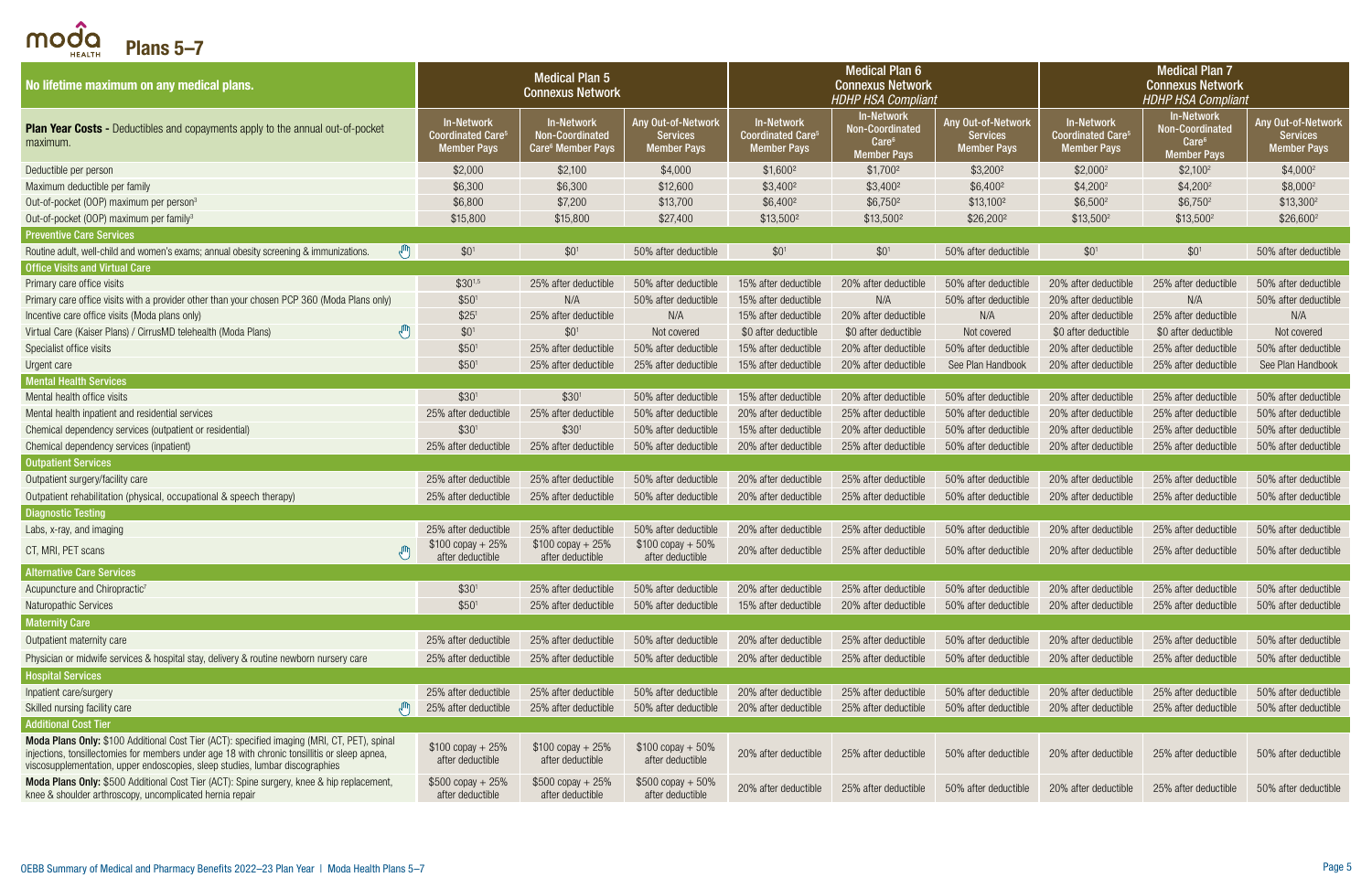Plans 5–7 *– continued*

| No lifetime maximum on any medical plans.                                                                                 | <b>Medical Plan 5</b><br><b>Connexus Network</b>                                |                                                                       |                                                             | <b>Medical Plan 6</b><br><b>Connexus Network</b><br><b>HDHP HSA Compliant</b>  |                                                                                 |                                                             | <b>Medical Plan 7</b><br><b>Connexus Network</b><br><b>HDHP HSA Compliant</b>  |                                                                                        |                                                             |
|---------------------------------------------------------------------------------------------------------------------------|---------------------------------------------------------------------------------|-----------------------------------------------------------------------|-------------------------------------------------------------|--------------------------------------------------------------------------------|---------------------------------------------------------------------------------|-------------------------------------------------------------|--------------------------------------------------------------------------------|----------------------------------------------------------------------------------------|-------------------------------------------------------------|
| <b>Plan Year Costs -</b> Deductibles and copayments apply to the annual out-of-pocket<br>maximum.                         | In-Network<br><b>Coordinated Care<sup>®</sup></b><br><b>Member Pays</b>         | <b>In-Network</b><br>Non-Coordinated<br>Care <sup>6</sup> Member Pays | Any Out-of-Network<br><b>Services</b><br><b>Member Pays</b> | <b>In-Network</b><br><b>Coordinated Care<sup>5</sup></b><br><b>Member Pays</b> | In-Network<br><b>Non-Coordinated</b><br>Care <sup>6</sup><br><b>Member Pays</b> | Any Out-of-Network<br><b>Services</b><br><b>Member Pays</b> | <b>In-Network</b><br><b>Coordinated Care<sup>5</sup></b><br><b>Member Pays</b> | <b>In-Network</b><br><b>Non-Coordinated</b><br>Care <sup>6</sup><br><b>Member Pays</b> | Any Out-of-Network<br><b>Services</b><br><b>Member Pays</b> |
| <b>Emergency Services</b>                                                                                                 |                                                                                 |                                                                       |                                                             |                                                                                |                                                                                 |                                                             |                                                                                |                                                                                        |                                                             |
| Emergency room (copay waived if admitted)                                                                                 |                                                                                 | $$100$ copay + 25% after deductible                                   |                                                             | 20% after deductible                                                           | 25% after deductible                                                            | See Plan Handbook                                           | 20% after deductible                                                           | 25% after deductible                                                                   | See Plan Handbook                                           |
| Ambulance                                                                                                                 |                                                                                 | 25% after deductible                                                  |                                                             | 20% after deductible                                                           | 25% after deductible                                                            | See Plan Handbook                                           | 20% after deductible                                                           | 25% after deductible                                                                   | See Plan Handbook                                           |
| <b>Other Covered Services</b>                                                                                             |                                                                                 |                                                                       |                                                             |                                                                                |                                                                                 |                                                             |                                                                                |                                                                                        |                                                             |
| Hearing aids: \$4,000 maximum benefit every 48 months for adults, see handbook for State<br>mandated benefit for children | 10% after deductible                                                            | 10% after deductible                                                  | 50% after deductible                                        | 20% after deductible                                                           | 25% after deductible                                                            | 50% after deductible                                        | 20% after deductible                                                           | 25% after deductible                                                                   | 50% after deductible                                        |
| Durable medical equipment (DME)                                                                                           | 25% after deductible                                                            | 25% after deductible                                                  | 50% after deductible                                        | 20% after deductible                                                           | 25% after deductible                                                            | 50% after deductible                                        | 20% after deductible                                                           | 25% after deductible                                                                   | 50% after deductible                                        |
| <b>Pharmacy Services</b>                                                                                                  |                                                                                 |                                                                       |                                                             |                                                                                |                                                                                 |                                                             |                                                                                |                                                                                        |                                                             |
| Out-of-pocket (OOP) maximum                                                                                               | Rx applies toward OOP max                                                       |                                                                       |                                                             | Rx applies toward plan OOP max                                                 |                                                                                 |                                                             |                                                                                | Rx applies toward plan OOP max                                                         |                                                             |
| Retail                                                                                                                    |                                                                                 |                                                                       |                                                             |                                                                                |                                                                                 |                                                             |                                                                                |                                                                                        |                                                             |
| Value                                                                                                                     | \$4 per 31-day supply                                                           |                                                                       |                                                             | \$41 per 31-day supply                                                         |                                                                                 |                                                             | \$4 <sup>1</sup> per 31-day supply                                             |                                                                                        |                                                             |
| Generic (Kaiser Plans) / Select generic (Moda Plans)                                                                      | \$12 per 31-day supply                                                          |                                                                       | See Plan                                                    | 20% after deductible                                                           | 25% after deductible                                                            | See Plan                                                    | 20% after deductible                                                           | 25% after deductible                                                                   | See Plan<br>Handbook                                        |
| Preferred brand                                                                                                           | 25% up to \$75 per 31-day supply                                                |                                                                       | Handbook                                                    | 20% after deductible                                                           | 25% after deductible                                                            | Handbook                                                    | 20% after deductible                                                           | 25% after deductible                                                                   |                                                             |
| Non-preferred brand <sup>5</sup>                                                                                          | 50% up to \$175 per 31-day supply                                               |                                                                       |                                                             | 20% after deductible                                                           | 25% after deductible                                                            |                                                             | 20% after deductible                                                           | 25% after deductible                                                                   |                                                             |
| Mail                                                                                                                      |                                                                                 |                                                                       |                                                             |                                                                                |                                                                                 |                                                             |                                                                                |                                                                                        |                                                             |
| Value                                                                                                                     | \$8 per 90-day supply                                                           |                                                                       |                                                             | \$81 per 90-day supply                                                         |                                                                                 |                                                             | \$8 <sup>1</sup> per 90-day supply                                             |                                                                                        |                                                             |
| Generic (Kaiser Plans) / Select generic (Moda Plans)                                                                      | \$24 per 90-day supply                                                          |                                                                       | See Plan                                                    | 20% after deductible                                                           | 25% after deductible                                                            | See Plan                                                    | 20% after deductible                                                           | 25% after deductible                                                                   | See Plan                                                    |
| Preferred brand                                                                                                           | 25% up to \$150 per 90-day supply                                               |                                                                       | Handbook                                                    | 20% after deductible                                                           | 25% after deductible                                                            | Handbook                                                    | 20% after deductible                                                           | 25% after deductible                                                                   | Handbook                                                    |
| Non-preferred brand <sup>4</sup>                                                                                          | 50% up to \$450 per 90-day supply                                               |                                                                       |                                                             | 20% after deductible                                                           | 25% after deductible                                                            |                                                             | 20% after deductible                                                           | 25% after deductible                                                                   |                                                             |
| <b>Specialty</b>                                                                                                          |                                                                                 |                                                                       |                                                             |                                                                                |                                                                                 |                                                             |                                                                                |                                                                                        |                                                             |
| Generic (Moda Plans only)                                                                                                 | \$12 per 31-day supply or \$36 per 90-day supply<br>when allowed                |                                                                       |                                                             | 20% after deductible                                                           | 25% after deductible                                                            |                                                             | 20% after deductible                                                           | 25% after deductible                                                                   | See Plan<br>Handbook                                        |
| Select generic (Kaiser plans) / Preferred brand<br>(Moda Plans)                                                           | 25% up to \$200 per 31-day supply or \$400 for<br>90-day supply when allowed    |                                                                       | See Plan<br>Handbook                                        | 20% after deductible                                                           | 25% after deductible                                                            | See Plan<br>Handbook                                        | 20% after deductible                                                           | 25% after deductible                                                                   |                                                             |
| Non-preferred brand <sup>4</sup>                                                                                          | 50% up to \$500 per 31-day supply or \$1,000 for<br>90-day supply when allowed. |                                                                       |                                                             | 20% after deductible                                                           | 25% after deductible                                                            |                                                             | 20% after deductible                                                           | 25% after deductible                                                                   |                                                             |

N/A – Not applicable

modo

After ded – After deductible

- 1 Deductible waived.
- 2 Individual deductible and individual out of pocket maximum apply to single coverage only. Family deductible and family out of pocket maximum apply when two or more individuals are covered on the plan. This plan also includes an embedded per member out-ofpocket max, which is set at the individual OOP amount. Under this plan, deductible must be met before benefits will be paid (except where 1 indicates deductible waived).
- 3 For Moda plans, OOP maximum includes medical deductible, medical copayments, coinsurance, ACT copayments and pharmacy expenses.
- 4 A formulary exception must be approved for non-preferred brand prescription medication.
- 5 To receive in-network coordinated care benefits, you must choose and use a PCP 360.
- 6 To receive in-network non-coordinated benefits, you must use Connexus providers.
- 7 For Kaiser plans, acupuncture care is limited to 12 visits per year and chiropractic is limited to 20 visits per year. For Moda plans, acupuncture care and spinal manipulation is limited to 12 combined visits per year. Office visits for acupuncture and chiropractors are subject to the specialist copay and coinsurances and not limited to the 12 combined visits per plan year.

This document is for comparison purposes only and is not intended to fully describe the benefits of each plan. Refer to your  $\mathbb{U}$  member handbook for more details of benefit coverage. In the case of a conflict between this comparison and your member handbook, the member handbook will prevail.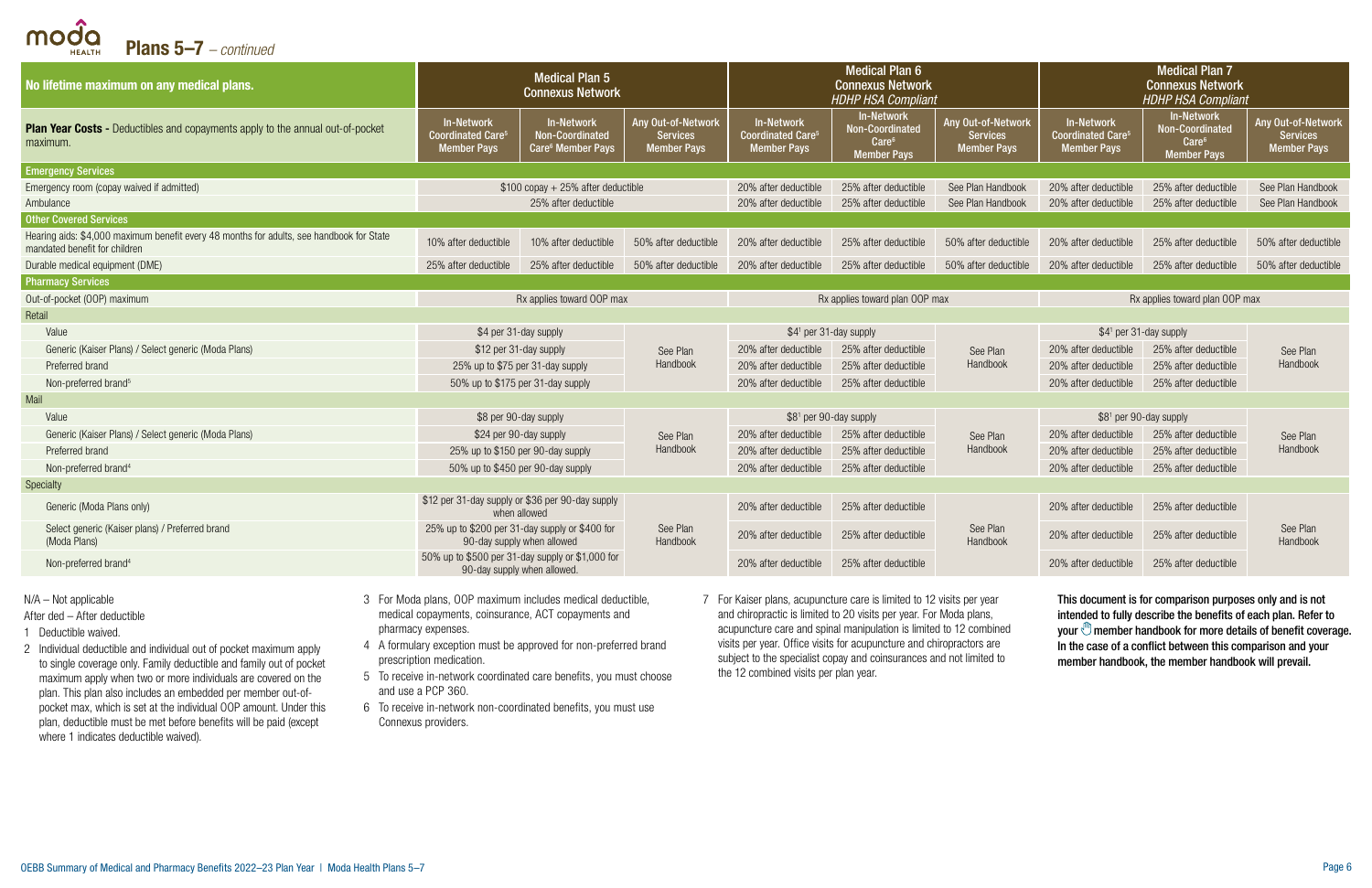### <span id="page-6-0"></span>Joebb Summary of Dental Benefits 2022-23 Plan Year

| <b>(III)</b> Please see Plan Handbook for details.                                                                           | Δ DELTA DENTAL'<br>Delta Dental of Oregon & Alaska | <b>A DELTA DENTAL</b><br>Delta Dental of Oregon & Alaska | Δ DELTA DENTAL<br>Delta Dental of Oregon & Alaska | A DELTA DENTAL'<br>Delta Dental of Oregon & Alaska      | A DELTA DENTAL<br>Delta Dental of Oregon & Alaska       | <b>STE</b><br><b>KAISER</b><br><b>ERMANENTE</b>                     | Willamette $\mathbf{W}$                                                   |
|------------------------------------------------------------------------------------------------------------------------------|----------------------------------------------------|----------------------------------------------------------|---------------------------------------------------|---------------------------------------------------------|---------------------------------------------------------|---------------------------------------------------------------------|---------------------------------------------------------------------------|
| <b>Dental</b>                                                                                                                | Premier Plan 1 <sup>1</sup>                        | Premier Plan 5 <sup>1</sup>                              | <b>Premier Plan 6</b>                             | <b>Exclusive PPO - Incentive Plan<sup>1</sup></b>       | Exclusive PPO Plan $\Omega$                             | <b>Kaiser Dental Plan</b>                                           | <b>Willamette Dental Plan</b>                                             |
| Network                                                                                                                      | Delta Dental Premier                               | Delta Dental Premier                                     | Delta Dental Premier                              | Limited Network Plan - Delta<br>Dental PPO <sup>2</sup> | Limited Network Plan - Delta<br>Dental PPO <sup>2</sup> | Limited Network Plan - Kaiser<br>Permanente Facilities <sup>2</sup> | Limited Network Plan - Willamette<br>Dental Group Facilities <sup>2</sup> |
| Dental Office Visit Copayment                                                                                                | N/A                                                | N/A                                                      | N/A                                               | N/A                                                     | N/A                                                     | \$20 <sup>3</sup>                                                   | \$20 <sup>3</sup>                                                         |
| <b>Benefit Maximum</b>                                                                                                       | \$2,2004                                           | \$1,7004                                                 | \$1,200                                           | \$2,3004                                                | \$1,500 <sup>4</sup>                                    | \$4,0004                                                            | N/A                                                                       |
| Deductible                                                                                                                   | \$50                                               | \$50                                                     | \$50                                              | \$50                                                    | \$50                                                    | N/A                                                                 | N/A                                                                       |
| Preventive & Diagnostic Services - Deductible Waived for Preventive & Diagnostic Services on Delta Dental Plans <sup>6</sup> |                                                    |                                                          |                                                   |                                                         |                                                         |                                                                     |                                                                           |
| Oral exams, X-rays, cleaning (prophylaxis), fluoride treatments, and<br>space maintainers                                    | $70\% + 10\%$ each Plan Year <sup>6</sup>          | $70\% + 10\%$ each Plan Year <sup>6</sup>                | 100%6                                             | 100%6                                                   | 100%6                                                   | 100%6                                                               | $\mathbb{A}^{\mathbb{Z}}$<br>100%                                         |
| <b>Restorative Services</b>                                                                                                  |                                                    |                                                          |                                                   |                                                         |                                                         |                                                                     |                                                                           |
| Routine fillings, inlays and stainless steel crowns                                                                          | $70\% + 10\%$ <sup>1</sup> each Plan Year          | $70\% + 10\%$ <sup>1</sup> each Plan Year                | 80%1                                              | $70\% + 10\%$ <sup>1</sup> each Plan Year               | 90%                                                     | 100% <sup>3</sup>                                                   | 100% <sup>3</sup>                                                         |
| <b>Simple Extraction</b>                                                                                                     |                                                    |                                                          |                                                   |                                                         |                                                         |                                                                     |                                                                           |
| Simple tooth extractions                                                                                                     | 70% + 10% each Plan Year                           | 70% + 10% each Plan Year                                 | 80%                                               | 70% + 10% each Plan Year                                | 90%                                                     | 100%3                                                               | 100%3                                                                     |
| <b>Oral Surgery</b>                                                                                                          |                                                    |                                                          |                                                   |                                                         |                                                         |                                                                     |                                                                           |
| Surgical tooth extractions, including diagnosis and evaluation                                                               | $70\% + 10\%$ each Plan Year                       | 70% + 10% each Plan Year                                 | 80%                                               | 70% + 10% each Plan Year                                | 90%                                                     | $$50$ Copay <sup>3</sup>                                            | \$50 Copay <sup>3</sup>                                                   |
| <b>Periodontics</b>                                                                                                          |                                                    |                                                          |                                                   |                                                         |                                                         |                                                                     |                                                                           |
| Diagnosis, evaluation, and treatment of gum disease including scaling<br>and root planing                                    | $70\% + 10\%$ each Plan Year                       | 70% + 10% each Plan Year                                 | 80%                                               | 70% + 10% each Plan Year                                | 90%                                                     | 100% <sup>3</sup>                                                   | 100% <sup>3</sup>                                                         |
| <b>Endodontics</b>                                                                                                           |                                                    |                                                          |                                                   |                                                         |                                                         |                                                                     |                                                                           |
| Root canal and related therapy including diagnosis and evaluation                                                            | 70% + 10% each Plan Year                           | 70% + 10% each Plan Year                                 | 80%                                               | 70% + 10% each Plan Year                                | 90%                                                     | $$50$ Copay <sup>3</sup>                                            | \$50 Copay <sup>3</sup>                                                   |
| <b>Major Restorative Services</b>                                                                                            |                                                    |                                                          |                                                   |                                                         |                                                         |                                                                     |                                                                           |
| Gold or porcelain crowns and onlays                                                                                          | 70% + 10% each Plan Year                           | 70%                                                      | 50%                                               | 70% + 10% each Plan Year                                | 80%                                                     | \$250 Copay <sup>3</sup>                                            | $$250$ Copay <sup>3</sup>                                                 |
| Implants                                                                                                                     | 70% + 10% each Plan Year                           | 50%                                                      | 50%                                               | 70% + 10% each Plan Year                                | 80%                                                     | 50% <sup>3</sup> (limit of 4 per lifetime)                          | Implant surgery up to \$1,500<br>calendar year maximum                    |
| Other covered services                                                                                                       |                                                    |                                                          |                                                   |                                                         |                                                         |                                                                     |                                                                           |
| Occlusal guards (night guards)                                                                                               | 50% up to \$250 max, once every<br>5 years         | 50% up to \$250 max, once every<br>5 years               | 50% up to \$250 max, once every<br>5 years        | 50% up to \$250 max, once every<br>5 years              | 50% up to \$250 max, once every<br>5 years              | 90%, once every 5 years                                             | 100% once every 2 years                                                   |
| Athletic mouth guards                                                                                                        | 50%                                                | 50%                                                      | 50%                                               | 50%                                                     | 50%                                                     | 90%                                                                 | $$100$ Copay <sup>3</sup>                                                 |
| Nitrous Oxide                                                                                                                | 50%                                                | 50%                                                      | 50%                                               | 50%                                                     | 50%                                                     | \$0 copay (Age 12 & Under)<br>\$25 copay (Age 13 & Up)              | \$15 Copay <sup>3</sup>                                                   |
| <b>Fixed and Removable Prosthetic Services</b>                                                                               |                                                    |                                                          |                                                   |                                                         |                                                         |                                                                     |                                                                           |
| Full and partial dentures, relines, rebases                                                                                  | 70% + 10% each Plan Year                           | 50%                                                      | 50%                                               | 70% + 10% each Plan Year                                | 80%                                                     | \$100 Copay <sup>3</sup>                                            | \$100 Copay <sup>3</sup>                                                  |
| Bridge retainers and pontics                                                                                                 | 70% + 10% each Plan Year                           | 50%                                                      | 50%                                               | 70% + 10% each Plan Year                                | 80%                                                     | \$250 Copay <sup>3</sup>                                            | \$250 Copay <sup>3</sup>                                                  |
| <b>Orthodontics</b>                                                                                                          |                                                    |                                                          |                                                   |                                                         |                                                         |                                                                     |                                                                           |
| Orthodontic Treatment                                                                                                        | 80% to \$1,800 lifetime max                        | 80% to \$1,800 lifetime max                              | NO ORTHO COVERAGE<br>on this plan                 | 80% to \$1,800 lifetime max                             | 80% to \$1,800 lifetime max                             | $$2,500$ Copay + \$20 per visit                                     | $$2,500$ Copay + \$20 per visit                                           |

- 1 Under Delta Dental Plans 1 and 5, and Exclusive PPO Incentive Plan benefits start at 70% the first plan year then increase by 10% each plan year (up to a maximum of 100%) provided the individual has visited the dentist at least once during the previous plan year.  $\binom{n}{k}$
- 2 Services performed by providers outside the limited network are not covered unless for a dental emergency.
- 3 Office visit copayment applies at each visit, in addition to any plan copayments for services.
- 4 Preventive care and orthodontia do not accrue to this maximum.
- 5 Dental implant-supported prosthetics (crowns, bridges, and dentures) are not a covered benefit under the Willamette Dental Group plan.
- 6 Preventive services will not accrue towards the plan benefit maximum.

This document is for comparison purposes only and is not intended to fully describe the benefits of each plan. Refer to your  $\mathbb{C}$  member handbook for more details of benefit coverage. In the case of a conflict between this comparison and your member handbook, the member handbook will prevail.